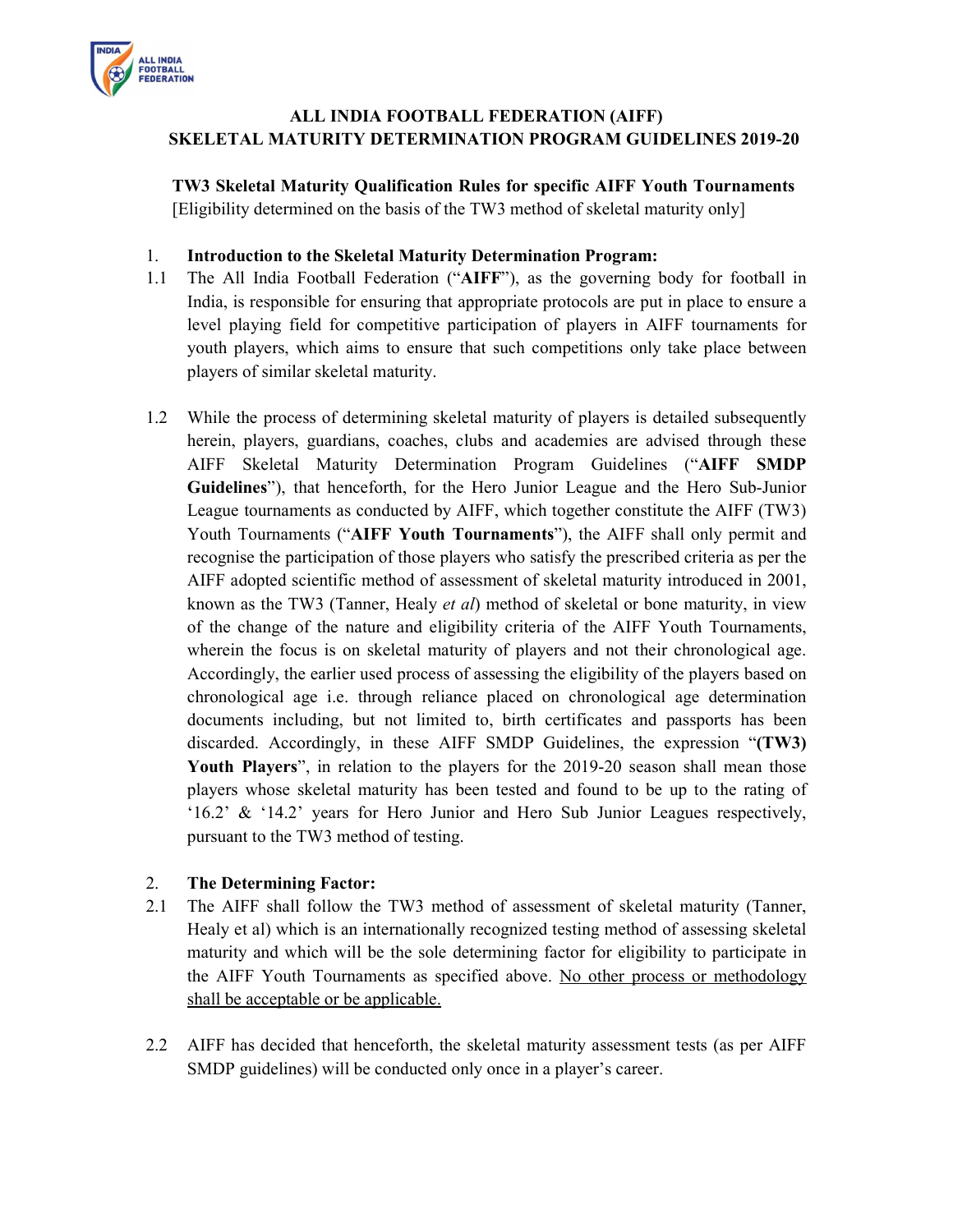

- 2.3 In this eligibility process, x-ray images of a player's left wrist and hand bones would be examined by Skeletal Maturity Determination Program ("SMDP") radiological consultants consulted by AIFF who would assess the skeletal maturity of a player and assign a rating that is up to 16.5 years, where only players rated up to 16.2 and 14.2 years respectively, are eligible to participate in the Hero Junior League and the Hero Sub-Junior League tournaments for the 2019-20 season, respectively.
- 2.4 Players will however, first be required to be registered on the Central Registration System ("CRS") of the AIFF, if not already registered in such manner, by submitting basic information and documents as required therein pertaining to such players including, but not limited to, scanned copies of passports or any other government issued identification card (other than Aadhaar card).
- 2.5 In order to compute and equate the eligibility for participation in AIFF Youth Tournaments, for the upcoming season(s), following the date on which the player gets tested, AIFF has decided to calculate the time period (years, months, days) passed between the date of the test and 1st of September of each year and add that resultant figure to the skeletal maturity rating received under the AIFF SMDP Guidelines, to get the skeletal maturity rating for that season. This is explained below:

 Example: If in the 2018-19 season a player got tested on 1st February 2019 and got a skeletal maturity rating of 12.1, the rating for 2019-20 will be calculated as follows:

- Date of Test "1st February 2019"
- Skeletal Maturity Rating "12.1 years"
- Eligibility for 2019-20 season to be counted till "1st September 2019"

Difference between Date of eligibility for 2019-20 season and Date of Test -- "1st September 2019" (minus) "1st February 2019" = 212 days --> "0.58 years" (when converted into years in decimal system)

Skeletal Maturity Rating for season 2019-20 = 12.1 yrs + 0.58 yrs =  $> 12.68$  yrs

- 2.6 It is clarified that for the purpose of assessing eligibility to participate in the AIFF Youth Tournaments, chronological age shall not be the determining factor and the player shall be either allowed or disallowed to participate in the tournament depending solely on the result of his TW3 test results or calculation of the projected rating for subsequent season(s).
- 2.7 The parameters of the TW3 Protocols are;
	- (i) Full skeletal maturity at the wrist and hand takes place at 17 years.
	- (ii) The TW3 skeletal maturity rating system evaluates skeletal maturity up to 16.5 years.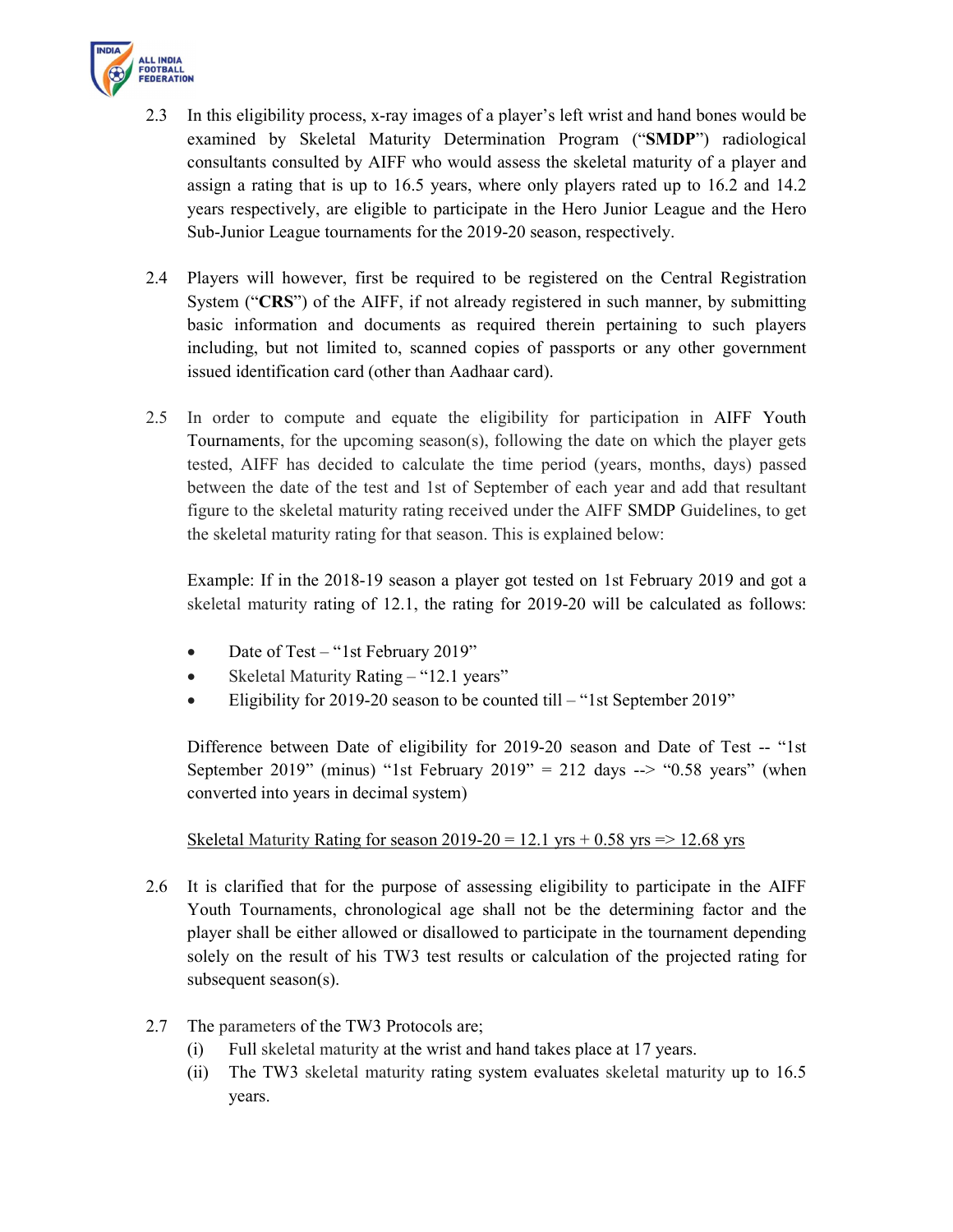

- (iii) For the purposes of determining eligibility to play in a tournament, the rating determined for a player as per these AIFF SMDP Guidelines shall be deemed to be final and shall not be subject to any further moderation/alteration on account of the standard deviation mentioned above.
- (iv) For new aspiring players, a current TW3 skeletal maturity rating of 16.2 years or below is mandatory in order for the player to be eligible to participate in the Hero Junior League tournament and a current TW3 skeletal maturity rating of 14.2 years or below is mandatory in order for the player to be eligible to participate in the Hero Sub-Junior League tournament.
- 2.8 Once a player undergoes testing under AIFF TW3 protocols, his rating shall be recorded with the AIFF.
- 2.9 Since the TW3 test can reliably produce a rating of up to 16.5 years, in case a player enters the AIFF system for the first time by looking to participate directly in the AIFF Elite Youth League, without ever having undergone the TW3 test in the past, then such player's eligibility for such tournament shall be determined as per the requirements specified by the regulations issued by AIFF for the AIFF Elite Youth League.

### 3. Skeletal Maturity Determination Program Task Force

- 3.1 The AIFF Skeletal Maturity Determination Program Task Force (SMDF) shall consist of:
	- AIFF Sports Medical Committee members and
	- AIFF officials

## 3.2 Responsibilities of the Skeletal Maturity Determination Program Task Force

- 3.2.1 The SMDF, with the assistance of designated representatives (appointed by AIFF), is required to:
	- (i) Coordinate and facilitate the activities and functions of the AIFF SMDF, collate results and data, communicate the information as required to the remaining AIFF SMDF members and football clubs/academies.
	- (ii) Maintain the AIFF SMDF archives and data banks.
- 3.3 All the affiliated Football Club(s)/Academies ("FCAs") will appoint a 'Skeletal Maturity Determination Program Officer' ("BDP Officer") who will be the one-point contact for the FCA for communication/interaction with the SMDF. Such BDP Officer is required to report to the senior most executive officer or official of the FCA ("CEO") with the authority to sign documents on behalf of the FCA and liaise with the AIFF SMDF on behalf of the FCA.

#### 4. AIFF Skeletal Maturity Determination Program Protocols

The AIFF Skeletal Maturity Determination Program Protocols are as follows: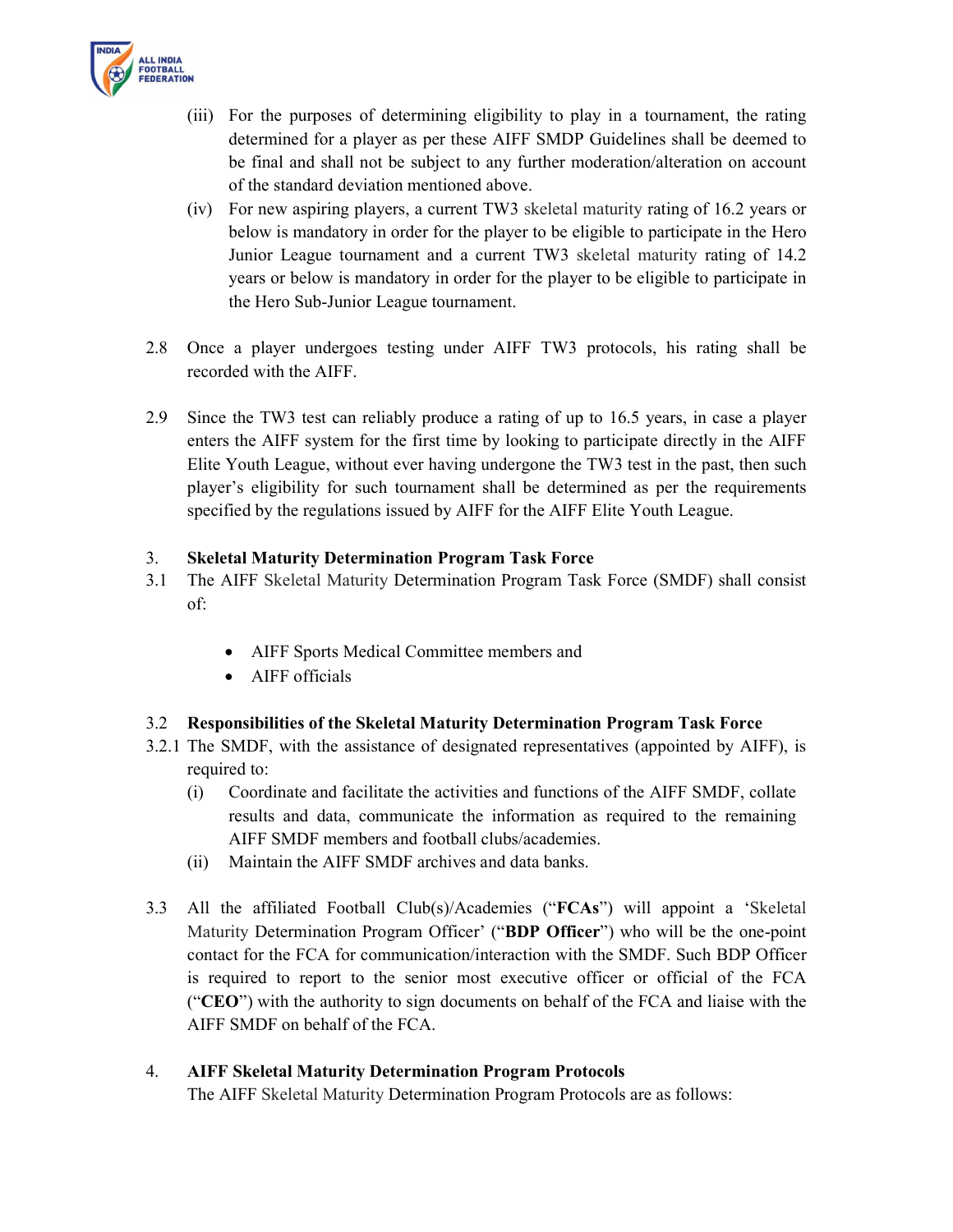

# 4.1 Protocol 1: Registration & Screening of players by the participating Football Clubs/ Academies (FCAs)

- a) The AIFF SMDF will send each affiliated FCA the AIFF SMDP Guidelines for Hero Junior League tournament and the Hero Sub-Junior League tournament
- b) The CEO or equivalent of the FCA with the authority to sign documents on behalf of the FCA, will study these AIFF SMDP Guidelines for Hero Junior League tournament and the Hero Sub-Junior League tournament and thereafter sign, scan and upload the document in AIFF Competitions Management System ("CMS"), as proof of acceptance of the terms and conditions, within the time limit provided by AIFF.
- c) The FCA is required to select and register a minimum of 20 (twenty) players and a maximum of 40 (forty) players ("FCA Squad") (unless otherwise specified by the AIFF) in CMS. The list of players selected by FCA for testing shall be registered with the AIFF in the prescribed manner and within such time limit as may be specified by the AIFF. It is mandatory for each player in the registered squad to undergo/have undergone the tests prescribed below in the manner as specified below from Protocol 2 onwards at least once.
- d) However, for competition purposes, teams can only register a maximum of 30 (thirty) players, out of the maximum 40 (forty) tested players, who are fully compliant with the respective competition's participation eligibility criteria, in the competition.

#### 4.2 Protocol 2: Inspection of FCA Squad documentation requirements by the SMDF

- 4.2.1 AIFF SMDF will verify if the players named in the FCA Squad, satisfy the documentation specifications and requirements or not by inspecting the information provided in the submitted documents for CRS registration of each player.
- 4.2.2 If all the specified documentation and information provided in the same is compliant with the documentation specifications and requirements detailed by AIFF for the concerned AIFF Youth League, the player shall be sent to the nominated radiological centre for the x-ray.
- 4.2.3 The player should carry his original photo ID card for his identification.
- 4.2.4 The player should carry his original copy of Parent/Guardian consent form (format as shared by AIFF with FCA) to undergo the skeletal maturity assessment tests. The scanned copy of the same needs to be submitted in AIFF CMS.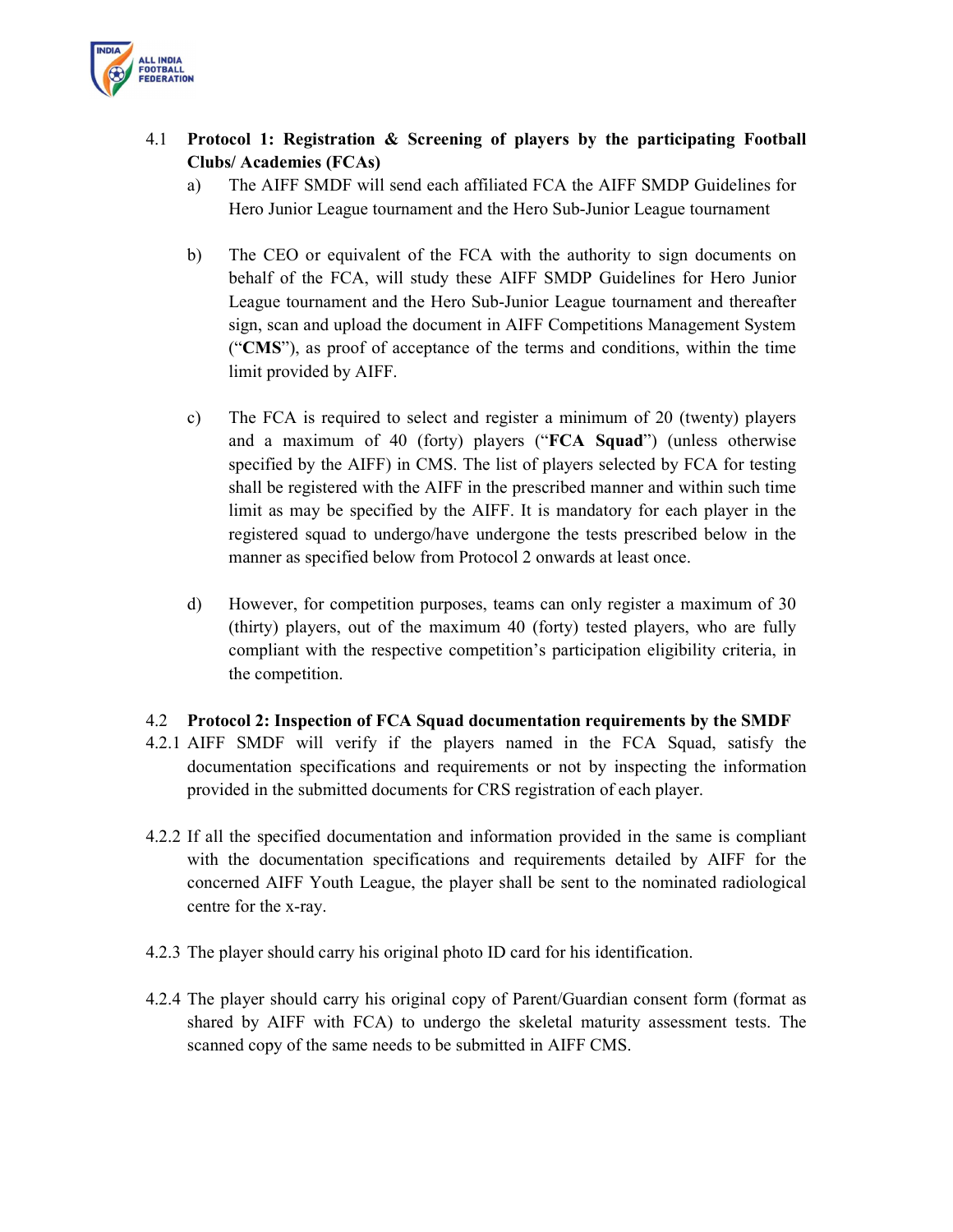

- 4.3 Protocol 3: Identification and Testing of Players at Radiological Centres.
- 4.3.1 The AIFF SMDF will send each affiliated FCA the details of the nominated radiological centre, date and time, where the FCA squad have to be present to undergo the X-ray scan as per the prescribed radiological protocols
- 4.3.2 Each player (as registered by/with FCA) will report to the nominated radiological centre along with the BDP Officer of that FCA and a designated representative, "AIFF SMDF Observer", nominated by the AIFF SMDF.
- 4.3.3 The AIFF SMDF Observer will identify the player against his original photo ID (this process of identification is vital to the SMDP).
- 4.3.4 Such players will then undergo the X-ray scan as per the prescribed radiological protocols.
- 4.3.5 The x-ray identification ("X-Ray ID"): The player's name, player code (as per the concerned player's CRS registration details), sex (M/F), date of birth, photograph, radiology centre, date of X-ray test and code number will be immediately embedded on the x-ray images (jpeg  $\&$  dicom) after the procedure. The radiographer/radiology centre shall put a covering note with every X-ray identifying each player with their respective X-rays and declaring that such player has been examined personally by the said radiographer in the centre therein and undersigned by the specific centre/radiographer.
- 4.3.6 The radiological centre would then be required to forward the digital x-rays of each tested player as per the protocol, to the AIFF SMDF.

#### 4.4 Radiographic Technique: X-ray with standardized demographics

- 4.4.1 The x-ray film is required to be 10 x 8 inches with portrait view
- 4.4.2 The correct positioning of the wrist and hand is shown in Figure 1. It is of great importance to follow the positioning shown in Figure 1, since faulty positioning causes some bones to have appearances different from those described in the TW3 rating. The radiographer must be directed to maintain the exact anode film distance for most accurate possible results.
- 4.4.3 The player's left hand is used for conducting x-ray. The palm faces downwards, in contact with the cassette, with the axis of the middle finger in direct line with the axis of the forearm. The upper arm and forearm should be in the same horizontal plane. The fingers are almost touching but do not actually touch and the thumb is placed in the comfortable, natural degree of rotation with its axis making an angle of about 30 degrees with the first finger. The player presses the palm lightly downwards on the film cassette.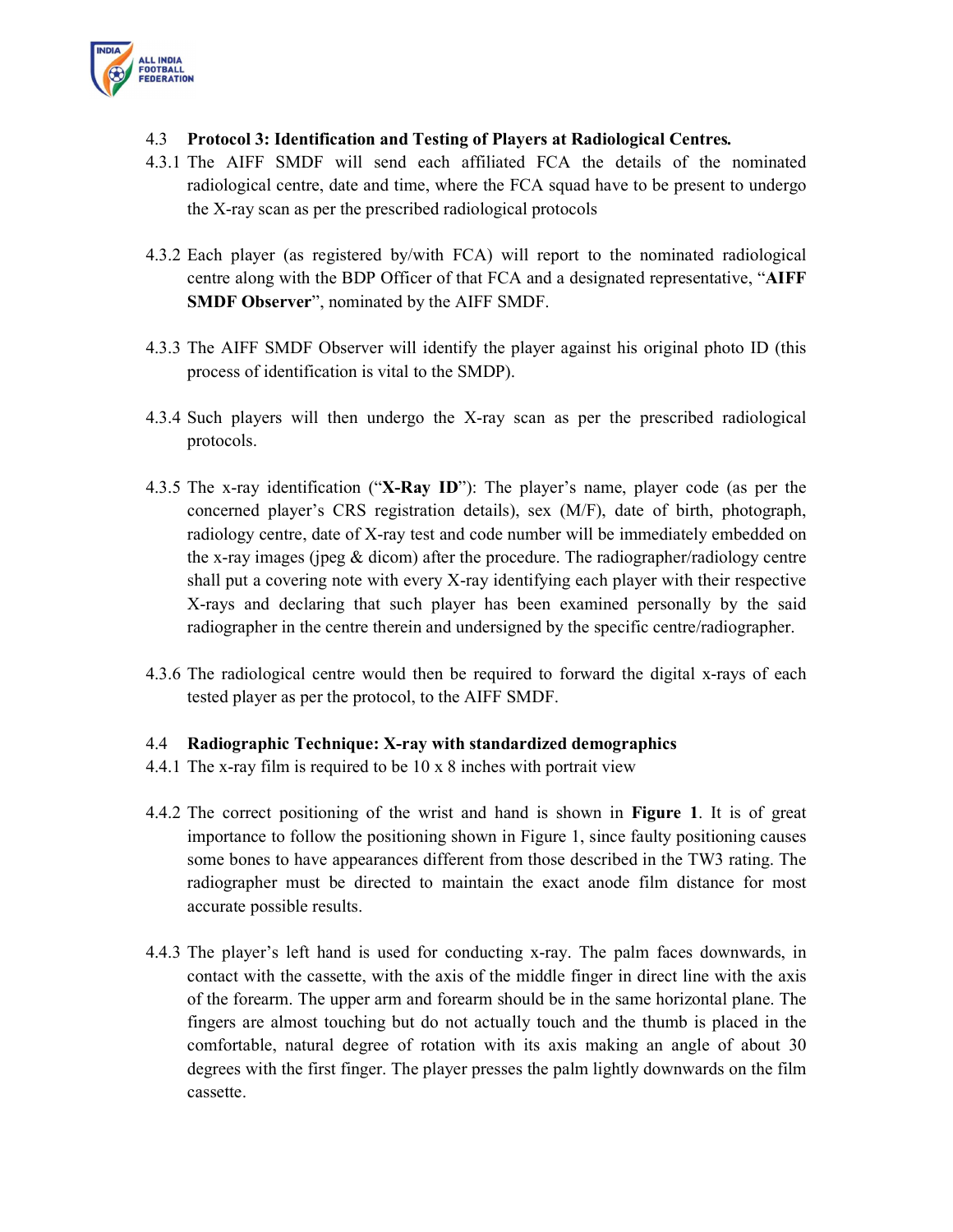

- 4.4.4 The tube is centred above the head of the third metacarpal, with the focus film distance (FFD) of 76 cm or 30 inches. High definition screens should be used since high quality definition is essential.
- 4.4.5 The x-ray table is required to be topped with lead sheeting and a lead material apron is attached to its edge and is pulled well up into the players lap to shield the gonads from radiation.
- 4.4.6 The Exposure factors will be in the range of 45-52 Kvp and 4-8 mAS.
- 4.4.7 The development of the film should preferably be rather light.
- 4.4.8 Figure 1: The correct positioning of the hand and wrist for skeletal maturity radiograph.



## 4.5 The Demographics of the players Hand and Wrist Radiographs:

- 4.5.1 The following details shall be embedded in a strip at the bottom of the x-ray jpeg and dicom images. The font type is Arial Bold and font size is 32. All details are required to be recorded in CAPITALS.
	- Top Row: Name of player, Sex (M/F), Date of Birth (DD-MM-YYYY),

Player code (as per the concerned player's AIFF CRS registration number)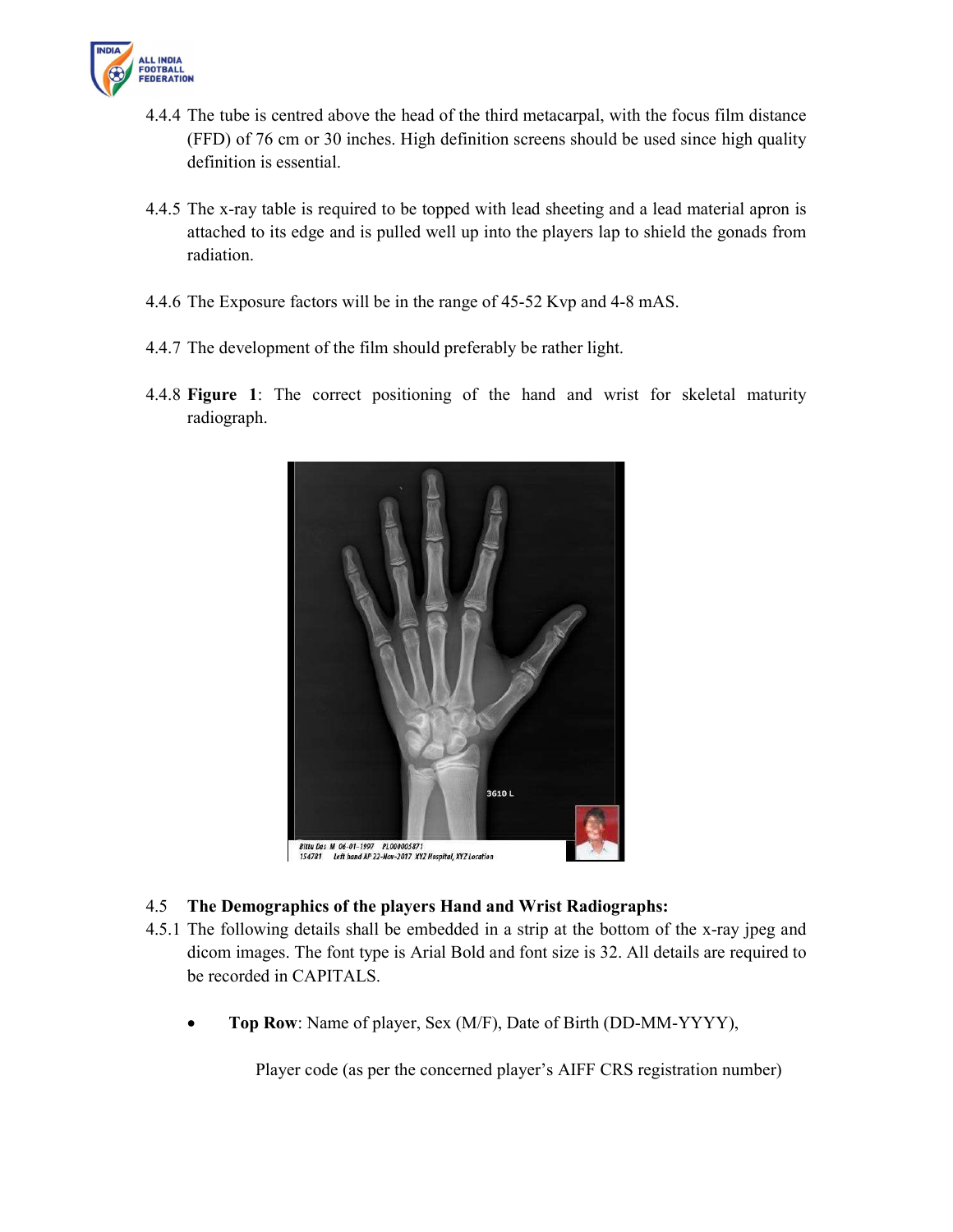

- Bottom Row: Hospital name, Hospital x-ray code/ID, date of x-ray (DD-MM-YYYY), description (Left Hand & Wrist), Radiographer's name and/or code.
- Right Lower Corner: Player photograph  $(2 \text{ cm } X 3 \text{ cm})$  in colour.
- 4.5.2 The radiographs should be developed and stored on film, jpeg and dicom images on CD/DVDs or other secure storage media.
- 4.5.3 The radiological centre should email the jpeg images to the designated representative of the AIFF SMDF and the AIFF SMDP radiological consultants (on instruction from the AIFF SMDF).
- 4.5.4 Besides, the x-ray films (if not digital) and the CD/ DVD copy of the jpeg and dicom images should be emailed and/or couriered to the AIFF SMDF, as applicable.

### 4.6 Protocol 4: Payment for TW3 Skeletal Maturity Test

4.6.1 The cost of conducting TW3 test for each individual player has been calculated to be Rs. 1500/- (Rupees One Thousand Five Hundred) payable by the FCA to the AIFF in advance. This cost has been calculated after factoring in the costs for X-Rays, skeletal maturity determination software, highly experienced radiological consultants' consulting fees and a small administrative cost. The AIFF shall at the time of registration of the players of the FCA Squad for TW3 testing, collect the fee in advance i.e. Rs. 1500/- (Rupees One Thousand Five Hundred) per player from the concerned FCA through the AIFF CMS only.

#### 4.7 Protocol 5: Result Management of TW3 Skeletal Maturity

- 4.7.1 Result management of TW3 Skeletal Maturity shall be done as per System-I detailed below, and then, if required, as per System-II.
- 4.7.2 System-I: TW3 Automated BoneXpert Analysis
	- a) It is a stand-alone software which receives x-ray dicom files from Pacs over the dicom network.
	- b) It also imports dicom files from CD-ROM or other sources. Produces a printed report or a pdf in 5 seconds. Reduces the time and human exhaustion.
	- c) It completely eliminates the tedious and error-prone human judgement
	- d) It delivers more accurate and precise results than manual rating.
	- e) It automatically rejects abnormal bones or poor quality images.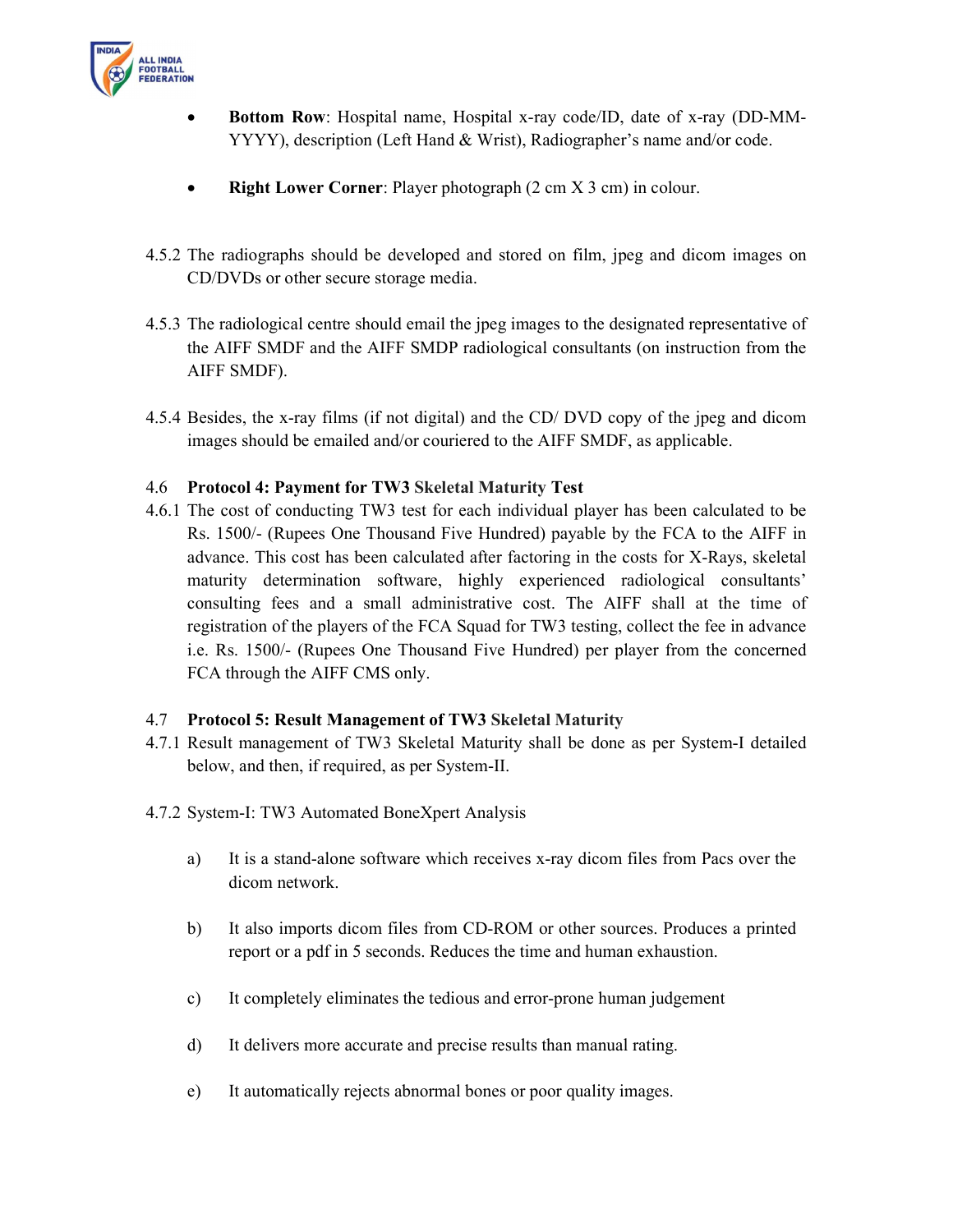

- f) It requires 1 (one) AIFF SMDP TW3 radiological consultant.
- 4.7.3 System-II: TW3 Skeletal Maturity Manual Interpretation by SMDP Radiological Consultant
	- a) If the computer rejects the dicom image of the TW3 x-ray due to an error, the same will be interpreted by the TW3 manual system protocol.
	- b) Upon receipt and assessment of the X-Ray ID of a player, the AIFF SMDF will then refer it to 2 (two) AIFF SMDP radiological consultants for TW3 skeletal maturity rating, who will separately analyze/interpret the skeletal maturity.
	- c) The AIFF reserves the right to request additional documentation including a fresh x-ray reports as may be deemed necessary.
	- d) If the results of the two AIFF SMDP radiological consultants tally so as to be within the standard deviation of  $+/-$  6 months of each other, then the lower TW3 Skeletal Maturity will be accepted. If the results do not tally within the standard deviation of +/- 6 months, the two AIFF SMDP radiological consultants will be called upon to jointly review the SMDP data of that player and attempt to reach a consensus, which may be done by meeting in person, or through communication/conversation over voice devices or electronic mail or any other electronic means of communication. If such a consensus cannot be reached between the two, a third AIFF SMDP radiological consultant will be appointed to analyze/interpret the SMDP data of the player and thereafter, the mean value of the readings taken by the 3 radiological consultants shall prevail if any two of the consultants' opinions do not match.
	- e) The concerned AIFF SMDP radiological consultants will email to the AIFF SMDF the results of their interpretation on the AIFF SMDP radiological consultants skeletal maturity rating form.

# 4.8 Protocol 6: The AIFF and FCAs communicate on the AIFF SMDP TW3 rating, for player's eligibility.

- 4.8.1 The AIFF's SMDF will inform the participating FCAs of the results of the SMDP bone testing for each of the FCA's players.
- 4.8.2 The FCA is not allowed to replace ineligible player(s), if any, from those tested in the initial FCA Squad for any AIFF Youth Leagues. If on account of ineligibility, the number of eligible players in an FCA Squad is found to be 17 (seventeen) or lesser at any stage, then the concerned team of the FCA shall not be allowed to take part or continue in that respective AIFF Youth League. However, notwithstanding the above, ineligible players of Hero Sub Junior League shall be allowed to move to Hero